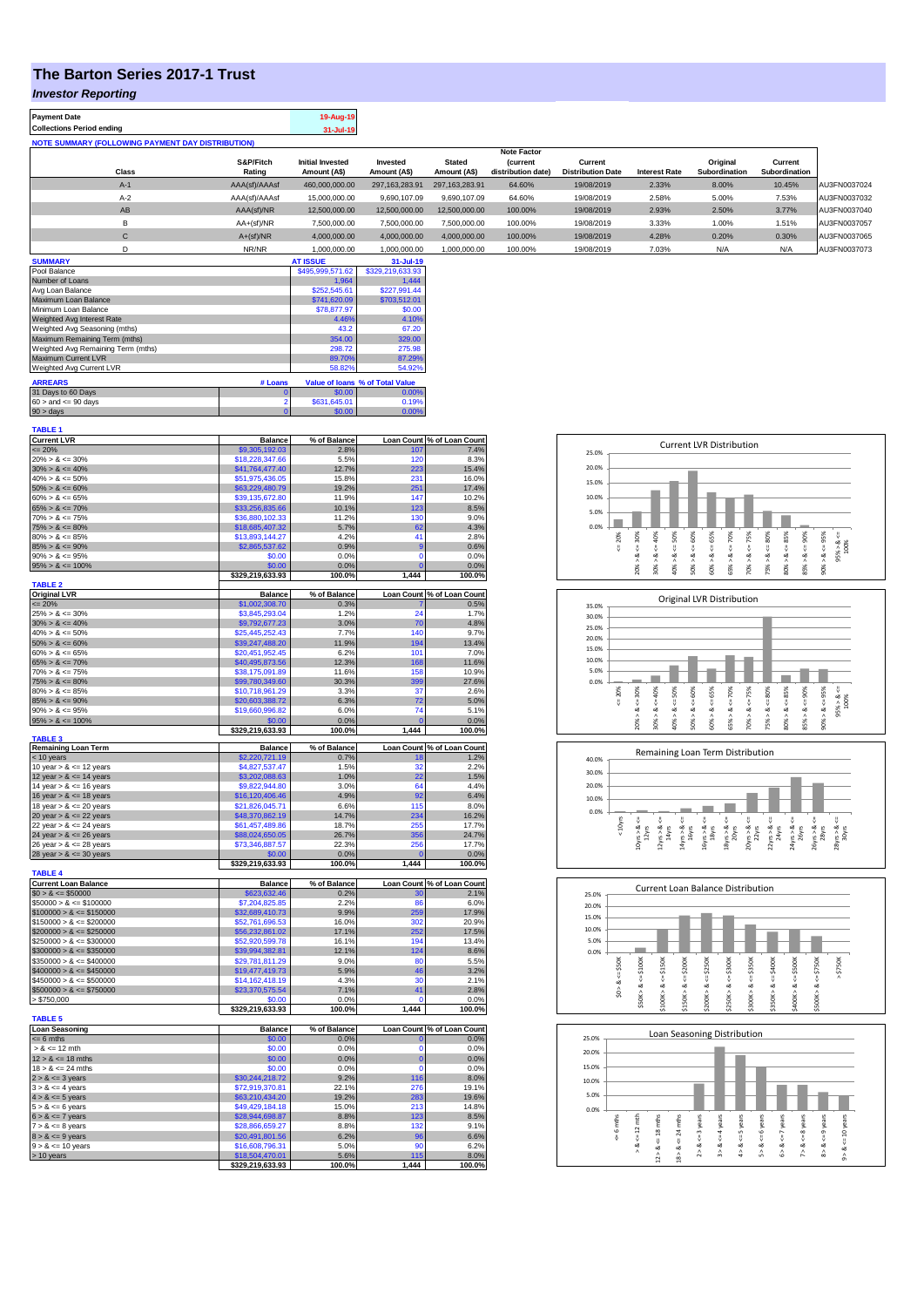# **The Barton Series 2017-1 Trust**

## *Investor Reporting*

| <b>Payment Date</b>                         |                      | 19-Aug-19           |             |                            |
|---------------------------------------------|----------------------|---------------------|-------------|----------------------------|
| <b>Collections Period ending</b>            |                      |                     |             |                            |
|                                             |                      | 31-Jul-19           |             |                            |
| <b>TABLE</b>                                |                      |                     |             |                            |
| Postcode Concentration (top 10 by value)    | <b>Balance</b>       | % of Balance        |             | Loan Count % of Loan Count |
| 2650                                        | \$7,312,368.11       | 2.2%                | 36          | 2.5%                       |
| 2905                                        | \$6,090,443.24       | 1.8%                | 23          | 1.6%                       |
| 6210                                        | \$5,919,248.46       | 1.8%                | 31          | 2.1%                       |
| 2615                                        | \$5,840,387.63       | 1.8%                | 24          | 1.7%                       |
| 5108                                        | \$5,768,213.20       | 1.8%                | 35          | 2.4%                       |
| 2602                                        | \$5.451.017.62       | 1.7%                | 20          | 1.4%                       |
|                                             |                      |                     |             |                            |
| 2914                                        | \$5,346,640.56       | 1.6%                | 16          | 1.1%                       |
| 5109                                        | \$5,315,150.89       | 1.6%                | 20          | 2.0%                       |
| 2617                                        | \$4,928,189.86       | 1.5%                | 17          | 1.2%                       |
| 6208                                        | \$4,254,128.65       | 1.3%                | 15          | 1.0%                       |
|                                             |                      |                     |             |                            |
| <b>TABLE 7</b>                              |                      |                     |             |                            |
| <b>Geographic Distribution</b>              | <b>Balance</b>       | % of Balance        |             | Loan Count % of Loan Count |
| <b>Australian Capital Territory</b>         | \$57,414,372.82      | 17.4%               |             | 15.4%                      |
| New South Wales                             | \$52,200,080.28      | 15.9%               | 222         | 15.4%                      |
| Northern Territory                          | \$953,664.82         | 0.3%                |             | 0.3%                       |
| Queensland                                  | \$10,542,561.37      | 3.2%                | 42          | 2.9%                       |
| South Australia                             | \$134,348,552.80     | 40.8%               | 669         | 46.3%                      |
|                                             |                      |                     |             |                            |
| Tasmania                                    | \$733.217.14         | 0.2%                | 2           | 0.1%                       |
| Victoria                                    | \$8,471,698.93       | 2.6%                | 33          | 2.3%                       |
| Western Australia                           | \$64,555,485,77      | 19.6%               | 249         | 17.2%                      |
|                                             | \$329,219,633.93     | 100.0%              | 1,444       | 100.0%                     |
| <b>TABLE 8</b>                              |                      |                     |             |                            |
| Metro/Non-Metro/Inner-City                  | <b>Balance</b>       | % of Balance        |             | Loan Count % of Loan Count |
| Metro                                       | \$259,559,186.12     | 78.8%               | 1123        | 77.8%                      |
| Non-metro                                   | \$68,799,252.61      | 20.9%               | 317         | 22.0%                      |
| Inner city                                  | \$861,195.20         | 0.3%                |             | 0.3%                       |
|                                             |                      |                     |             |                            |
|                                             | \$329,219,633.93     | 100.0%              | 1,444       | 100.0%                     |
| TABLE <sub>9</sub>                          |                      |                     |             |                            |
| <b>Property Type</b>                        | <b>Balance</b>       | % of Balance        |             | Loan Count % of Loan Count |
| <b>Residential House</b>                    | \$300,837,057.34     | 91.4%               | 1309        | 90.7%                      |
| Residential Unit                            | \$25,637,651.88      | 7.8%                | 123         | 8.5%                       |
| Rural                                       | \$183,924.84         | 0.1%                |             | 0.1%                       |
| Semi-Rural                                  | \$0.00               | 0.0%                | 0           | 0.0%                       |
| <b>High Density</b>                         | \$2,560,999.87       | 0.8%                | 11          | 0.8%                       |
|                                             |                      |                     |             |                            |
|                                             | \$329,219,633.93     | 100.0%              | 1,444       | 100.0%                     |
| TABLE 10                                    |                      |                     |             |                            |
| <b>Occupancy Type</b>                       | Balance              | % of Balance        |             | Loan Count % of Loan Count |
| Owner Occupied                              | \$268,464,174.69     | 81.5%               | 1166        | 80.7%                      |
| Investment                                  | \$60.755.459.24      | 18.5%               | 278         | 19.3%                      |
|                                             | \$329,219,633.93     | 100.0%              | 1,444       | 100.0%                     |
| TABLE <sub>11</sub>                         |                      |                     |             |                            |
| <b>Employment Type Distribution</b>         | Balance              | % of Balance        |             | Loan Count % of Loan Count |
| Contractor                                  | \$7,342,432.80       | 2.2%                | 33          | 2.3%                       |
| Pay-as-you-earn employee (casual)           | \$13,105,224.45      | 4.0%                | 64          | 4.4%                       |
|                                             | \$253,752,552.24     | 77.1%               | 1074        | 74.4%                      |
| Pay-as-you-earn employee (full time)        |                      |                     |             |                            |
| Pay-as-you-earn employee (part time)        | \$23,971,753.47      | 7.3%                | 117         | 8.1%                       |
| Self employed                               | \$13,504,260.22      | 4.1%                | 63          | 4.4%                       |
| No data                                     | \$17,543,410.75      | 5.3%                | 93          | 6.4%                       |
| Director                                    | \$0.00               | 0.0%                |             | 0.0%                       |
|                                             | \$329,219,633.93     | 100.0%              | 1,444       | 100.0%                     |
| <b>TABLE 12</b>                             |                      |                     |             |                            |
| <b>LMI Provider</b>                         | <b>Balance</b>       | % of Balance        |             | Loan Count % of Loan Count |
| OBE                                         | \$303.534.838.57     | 92.2%               | 1351        | 93.6%                      |
| Genworth                                    | \$25,684,795.36      | 7.8%                | 93          | 6.4%                       |
|                                             |                      | 100.0%              | 1,444       |                            |
| TABLE 13                                    | \$329,219,633.93     |                     |             | 100.0%                     |
|                                             |                      |                     |             |                            |
| <b>Arrears</b>                              | <b>Balance</b>       | % of Balance        |             | Loan Count % of Loan Count |
| $= 0$ days                                  | \$320,943,013.13     | 97.5%               | 1410        | 97.6%                      |
| $0 >$ and $\leq$ 30 days                    | \$7,644,975.79       | 2.3%                | 32          | 2.2%                       |
| $30$ > and <= 60 days                       | \$0.00               | 0.0%                | $\mathbf 0$ | 0.0%                       |
| $60 >$ and $\leq 90$ days                   | \$631,645.01         | 0.2%                | 2           | 0.1%                       |
| 90 > days                                   | \$0.00               | 0.0%                |             | 0.0%                       |
|                                             | \$329,219,633.93     | 100.0%              | 1,444       | 100.0%                     |
| <b>TABLE 14</b>                             |                      |                     |             |                            |
| <b>Interest Rate Type</b>                   | <b>Balance</b>       | % of Balance        |             | Loan Count % of Loan Count |
| Variable                                    | \$264,959,620.41     | 80.5%               |             | 81.2%                      |
|                                             |                      |                     | 1172        |                            |
| Fixed                                       | \$64,260,013.52      | 19.5%               | 272         | 18.8%                      |
|                                             | \$329,219,633.93     | 100.0%              | 1,444       | 100.0%                     |
| TABLE <sub>15</sub>                         |                      |                     |             |                            |
| <b>Weighted Ave Interest Rate</b>           | <b>Balance</b>       | <b>Loan Count</b>   |             |                            |
| <b>Fixed Interest Rate</b>                  | 4.30%                |                     |             |                            |
|                                             |                      |                     |             |                            |
| <b>TABLE 16</b>                             |                      |                     |             |                            |
| Foreclosure, Claims and Losses (cumulative) | Balance              | <b>Loan Count</b>   |             |                            |
| Properties foreclosed                       | \$73,685.93          |                     |             |                            |
| Claims submitted to mortgage insurers       | \$70,056.08          | 1                   |             |                            |
| Claims paid by mortgage insurers            | \$70,056.08          | 1                   |             |                            |
| loss covered by excess spread               |                      |                     |             |                            |
|                                             |                      |                     |             |                            |
| Amount charged off                          | \$3,629.85<br>\$0.00 | 1<br>$\overline{0}$ |             |                            |

Please note: Stratified data excludes loans where the collateral has been sold and there is an LMI claim pending.